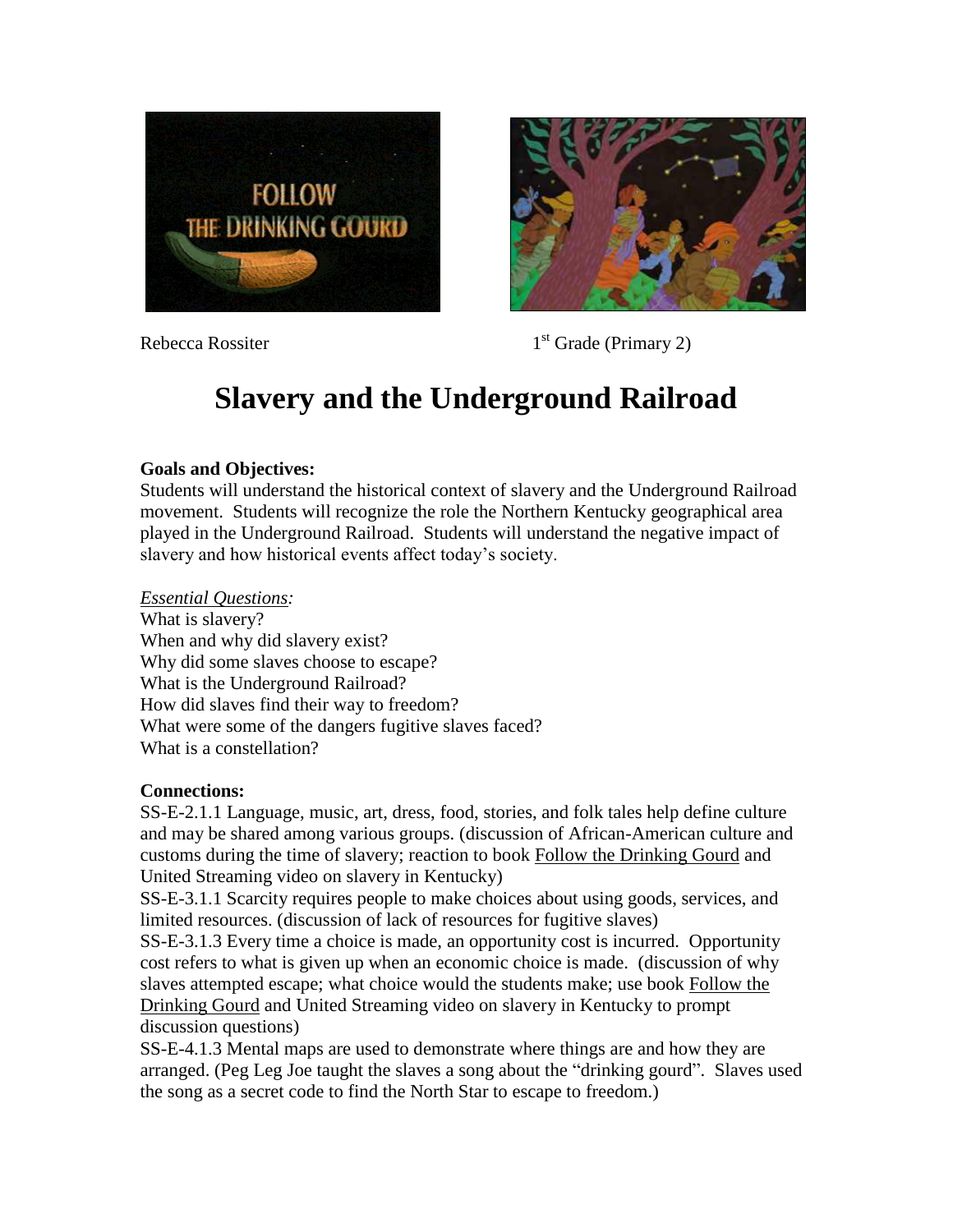SS-E-4.4.1 People depend upon the physical environment for food, shelter, and clothing. (relate to Underground Railroad and resources found/used between and at each stop) RD-E-2.0.8 Identify main ideas and details that support them. (Read and discuss Follow the Drinking Gourd)

RD-E-2.1.10 Connect the content of a passage to students' lives and/or real world. (discussion of Underground Railroad, role of this geographical area in the freedom movement, and events depicted in Follow the Drinking Gourd)

SC-E-2.2.2 Objects in the sky (e.g., Sun, clouds, moon) have properties, locations, and real or apparent movements that can be observed and described. (Big and Little Dipper constellations, North Star)

# **Context:**

The major focus of this lesson is to provide the students with background information about the history of slavery in our country and to introduce them to the concept of the Underground Railroad. Since the students are only in first grade, this lesson is generally their initial introduction to the concept of slavery. Most of the students have no prior knowledge on this subject. I want them to become aware of the history of slavery as well as the Underground Railroad, especially as it relates to the Northern Kentucky geographical area. Students need to understand how past historical events relate to today's society and why certain events (e.g., Civil War, Civil Rights Movement, etc.) occurred. This lesson encourages cultural awareness and racial tolerance. Also, the lesson incorporates earth science in the observation of constellations, specifically the Big and Little Dipper. Students also learn about the North Star and how to use the stars as a guide.

The first step in teaching the concept of the Underground Railroad is to explain that it is not in fact a railroad, nor is it underground. Since a first grade mind is quite literal, this must be explained immediately in order to set the right foundation for the lesson. The following picture depicts a stop on the Underground Railroad. Students can use these types of pictures to understand the concept and to alleviate any misconceptions.

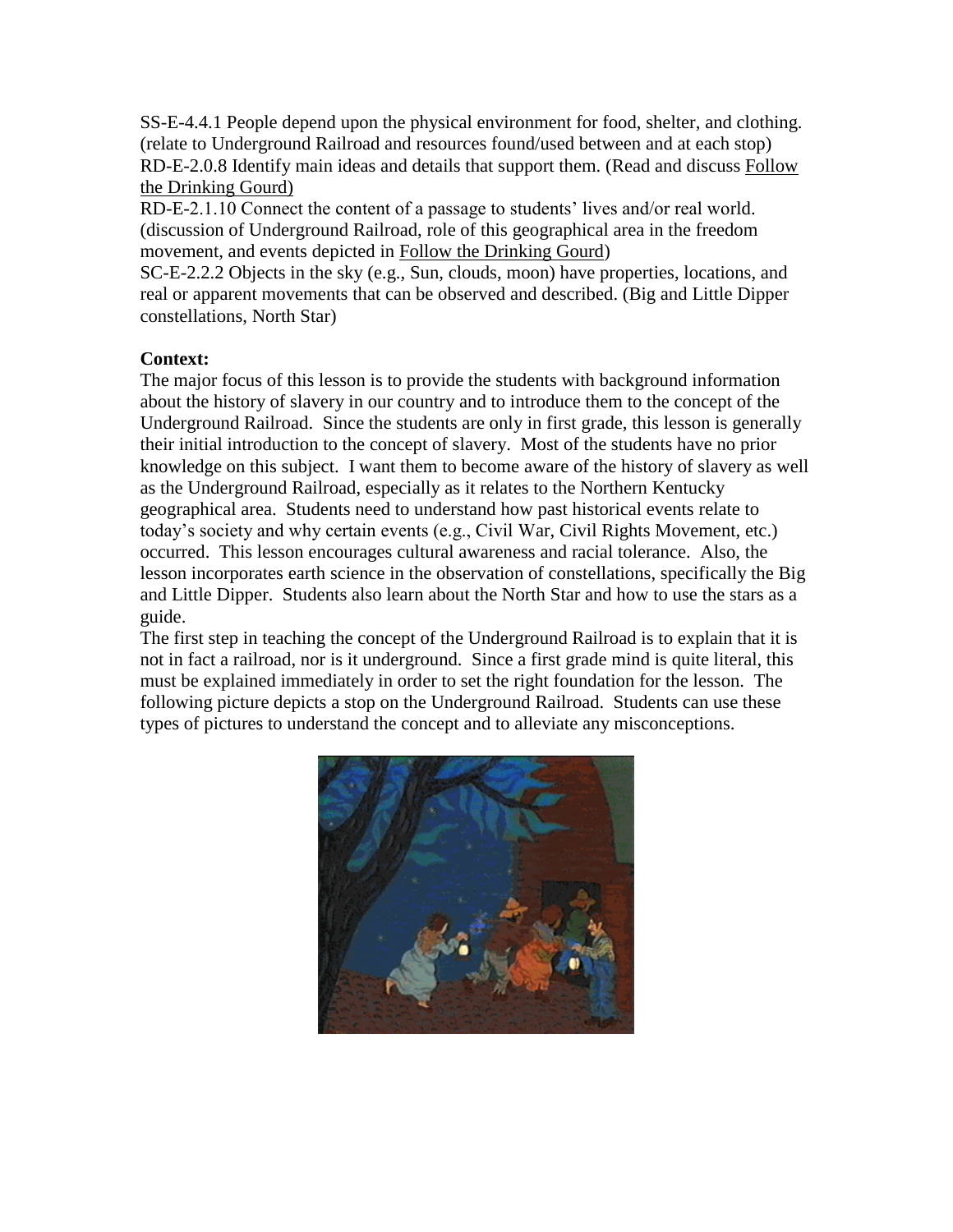#### **Resources:**

- *The Dupont Planetarium: Follow the Drinking Gourd.* Retrieved November 4, 2005, from http://rpsec.usca.sc.edu/Planetarium/gourd.html
- *The Educator's Reference Desk. Follow the Drinking Gourd.* Retrieved November 4, 2005, from http:/[/www.eduref.org/cgi-](http://www.eduref.org/cgi-bin/printlessons.cgi/Virtual/Lessons/Social_Studies/History/HIS0014.htm)

[bin/printlessons.cgi/Virtual/Lessons/Social\\_Studies/History/HIS0014.htm](http://www.eduref.org/cgi-bin/printlessons.cgi/Virtual/Lessons/Social_Studies/History/HIS0014.htm)

- *Follow the Drinking Gourd.* Retrieved November 4, 2005, from http://www2.lhric.org/pocantico/tubman/gourd.htm
- *Follow the Drinking Gourd.* Retrieved November 4, 2005, from http:/[/www.nationwide.net/~amaranth/gourd.htm](http://www.nationwide.net/~amaranth/gourd.htm)
- KET: Kentucky's Story: Slavery in Kentucky. Kentucky Educational Televison (1993). Retrieved November 4, 2005, from unitedstreaming: http://www.unitedstreaming.com/
- *Northern Star Plantetarium.* Retrieved November 4, 2005, from http:/[/www.northern](http://www.northern-/)stars.com
- *Question Cards for Follow the Drinking Gourd.* Retrieved November 4, 2005, from <http://www.siue.edu/EDUCATION/AAM/lesson/gallagher/AAM%20webpage/Q> uestion%20cards%20for%20drinking%20gourd.htm
- *The Educator's Reference Desk. Follow the Drinking Gourd.* Retrieved November 4, 2005, from http:/[/www.eduref.org/cgi-](http://www.eduref.org/cgi-bin/printlessons.cgi/Virtual/Lessons/Social_Studies/History/HIS0014.htm)

[bin/printlessons.cgi/Virtual/Lessons/Social\\_Studies/History/HIS0014.htm.](http://www.eduref.org/cgi-bin/printlessons.cgi/Virtual/Lessons/Social_Studies/History/HIS0014.htm)

Winter, J. Follow the Drinking Gourd. New York, NY: Alfred A. Knopf, INC., 1988.

#### **Procedures:**

1. Watch United Streaming video entitled *Kentucky's Story: Slavery in Kentucky.*  This will provide students some initial exposure to the concept of slavery. Discuss video and answer any questions students may have. Introduce concept of slavery as well as the Underground Railroad and provide historical context and timeline.



Fugitive slaves escaping to freedom on the Underground Railroad Photograph courtesy of the New York Public Library

#### 2. In groups, look at question cards from website

[\(http://www.siue.edu/EDUCATION/AAM/lesson/gallagher/AAM%20webpage/Q](http://www.siue.edu/EDUCATION/AAM/lesson/gallagher/AAM%20webpage/Q)

Divide students into four groups. Each group discusses five questions about the pictures and then shares their discussion with the class. To see list of questions and print out the appropriate pictures for each group, visit the above website.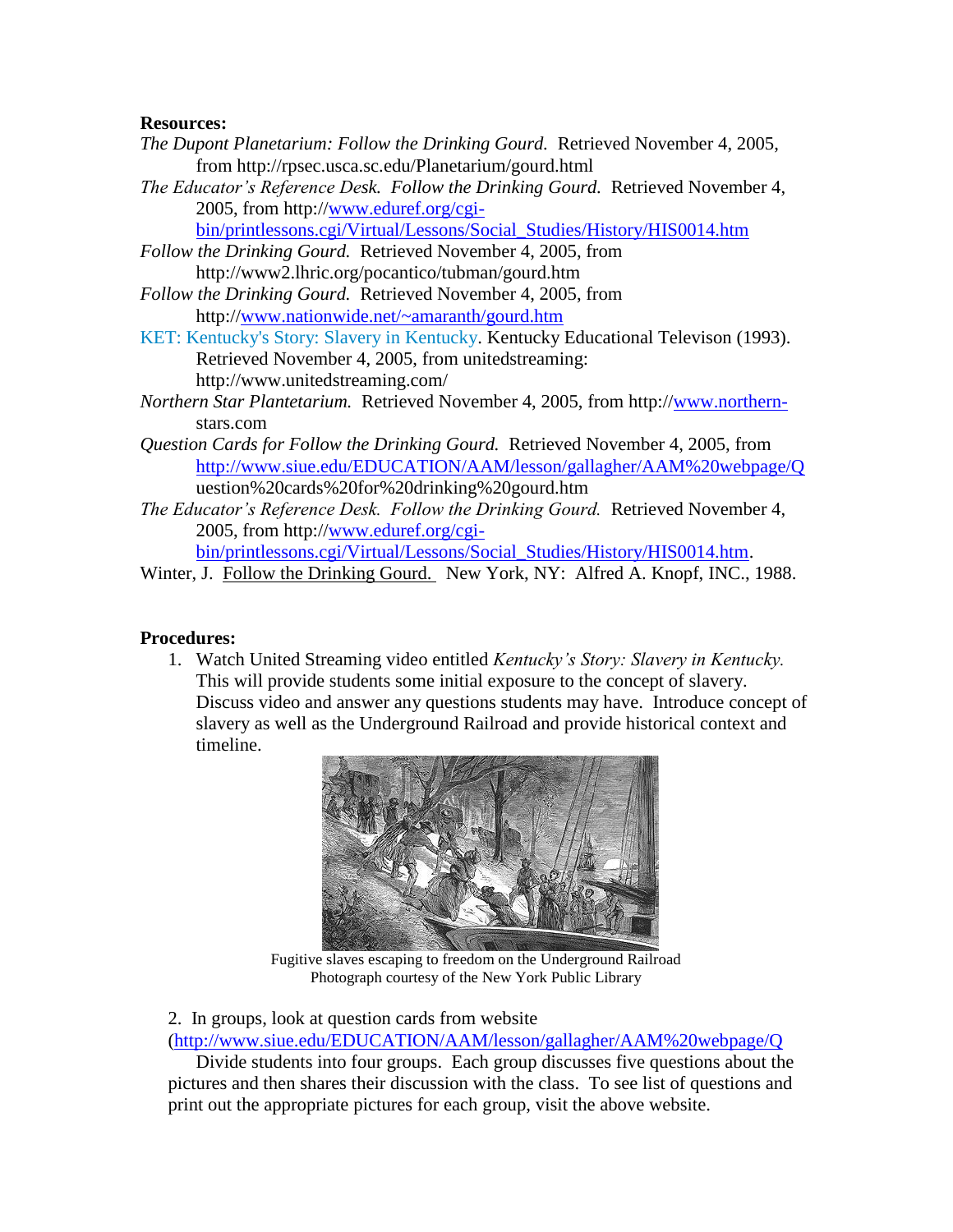3. Read and discuss book Follow the Drinking Gourd by Jeanette Winter. Tell the relationship of a drinking gourd to the Little Dipper as well as the use of secret codes in the song. Show students pictures of a drinking gourd or an actual gourd that has been cut out.





http://rpsec.usca.sc.edu/Planetarium/gourd.html

4. Discuss the meaning of the lyrics in the song "Follow the Drinking Gourd" that Peg Leg Joe taught the slaves. Introduce the concept of constellations and show students the constellations of the Big and Little Dipper, with special emphasis on the North Star. Teach students the song "Follow the Drinking Gourd". Tune of song can be found at http:/[/www.nationwide.net/~amaranth/gourd.htm.](http://www.nationwide.net/~amaranth/gourd.htm)

5. Students make reaction pictures about what they read in the book or what they learned during our class discussion. Students choose something the most impacted them and draw a picture depicting a specific scene or event.

6. Constellations page: Give each student a piece of black construction paper and a copy of the printout of the Big Dipper, Little Dipper, and North Star. Students place the constellations on top of their black construction paper. Using a thumbtack (be careful!), make holes through each star that makes up the constellations. Remove the constellations printout from the black paper. Using a white crayon, students make circles in the spots they poked the holes and then connect the stars to form the constellations. Label the paper with the title "Follow the Drinking Gourd". Also label the names of the constellations and the North Star.

7. Review the lesson. Discuss what students have learned and answer any questions they may still have. Check for understanding of the content through questioning techniques and having students explain the events to others. (This lesson needed little adaptation for students with IEPs. Directions were broken down into easily followed steps and students remained focused and on-task through questioning and lively class discussion.)

# **Student Assessment:**

Participation during class discussion and singing of song "Follow the Drinking Gourd"; ability to choose and depict one historically accurate scene or event from class discussion, book Follow the Drinking Gourd, or video on slavery in Kentucky to make a reaction picture; correct completion of constellations page.